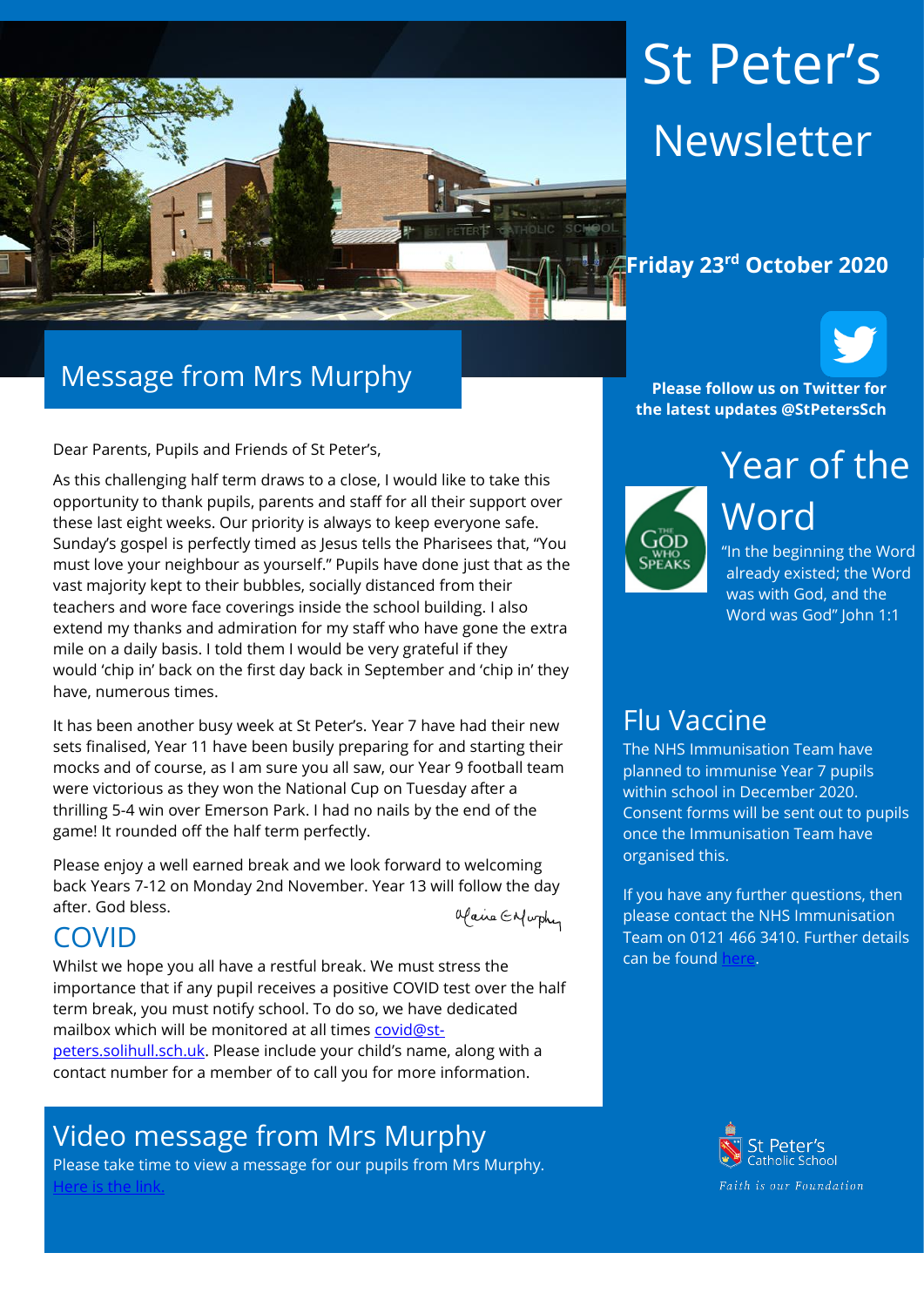# Year 11 GCSE Drama

Earlier in the month, Year 11 Drama students watched a recording of *Jane Eyre*, based on the book by Charlotte Bronte, devised by The Company, and directed by Sally Cookson. Usually, we would take a trip to see a performance of live theatre, but with being in a global pandemic, we did the next best thing and settled down in our very own school hall. The production was fantastic, the staging in particular was amazing, and the acting thoroughly transporting. The essays that the students have handed in about it are also very good! *Jane Eyre* is being shown over Christmas on Sky Arts, and is available on freeview, so Mrs Rai thoroughly recommends you watch out for it and settle down with the family to watch some theatre, on your sofa!



#### PE arrangements

After half term, PE lessons will continue to be outside and with winter approaching, we ask all pupils to bring football boots for all their lessons.

# Are you interested in becoming a teacher?

Then apply to train with St Peter's Solihull Teaching School Alliance. Working with Newman University and The University of Warwick, we have School Direct places available in primary and secondary schools across Solihull and Birmingham and we offer a wide range of subjects. Apply now on UCAS to start in September 2021. Please don't hesitate to contact us for more information by emailing [teachingschool@st-peters.solihull.sch.uk](mailto:teachingschool@st-peters.solihull.sch.uk)





### Anawim

St Peter's have supported the charity Anawim for many years at Christmas and Easter. During this time of crisis, many of their families need extra support so this year, we became involved in their Foodbank Appeal. Lauren from Anawim collected our contributions today and expressed her gratitude. Many thanks to Mrs Ibrahim-Vijaya, Mrs Kenny and Mrs Simmons for coordinating this charity event and to all staff for being so generous and kind-hearted - it really does make a huge difference!

# Schools Broadband

The schools' broadband connection is undergoing maintenance over half term so during the following periods, access to the gateway and parent/student portals will be unavailable: Saturday 24th October between 9am and 12pm

Wednesday 28th October between 10am and 2pm

Apologies for any inconvenience this may cause.

# Mass times in our Local Parishes

[St Augustine's Catholic Church](https://www.staugustinesolihull.org.uk/welcome/mass-book-your-place/) omas More, Sheldon <u>.com..........................</u><br>eorge & St Teresa Catholic Church **[Olton Friary](https://www.oltonfriary.org.uk/)** [Our Lady of the Wayside Catholic Church](http://ourladyofthewaysidechurchshirley.co.uk/)